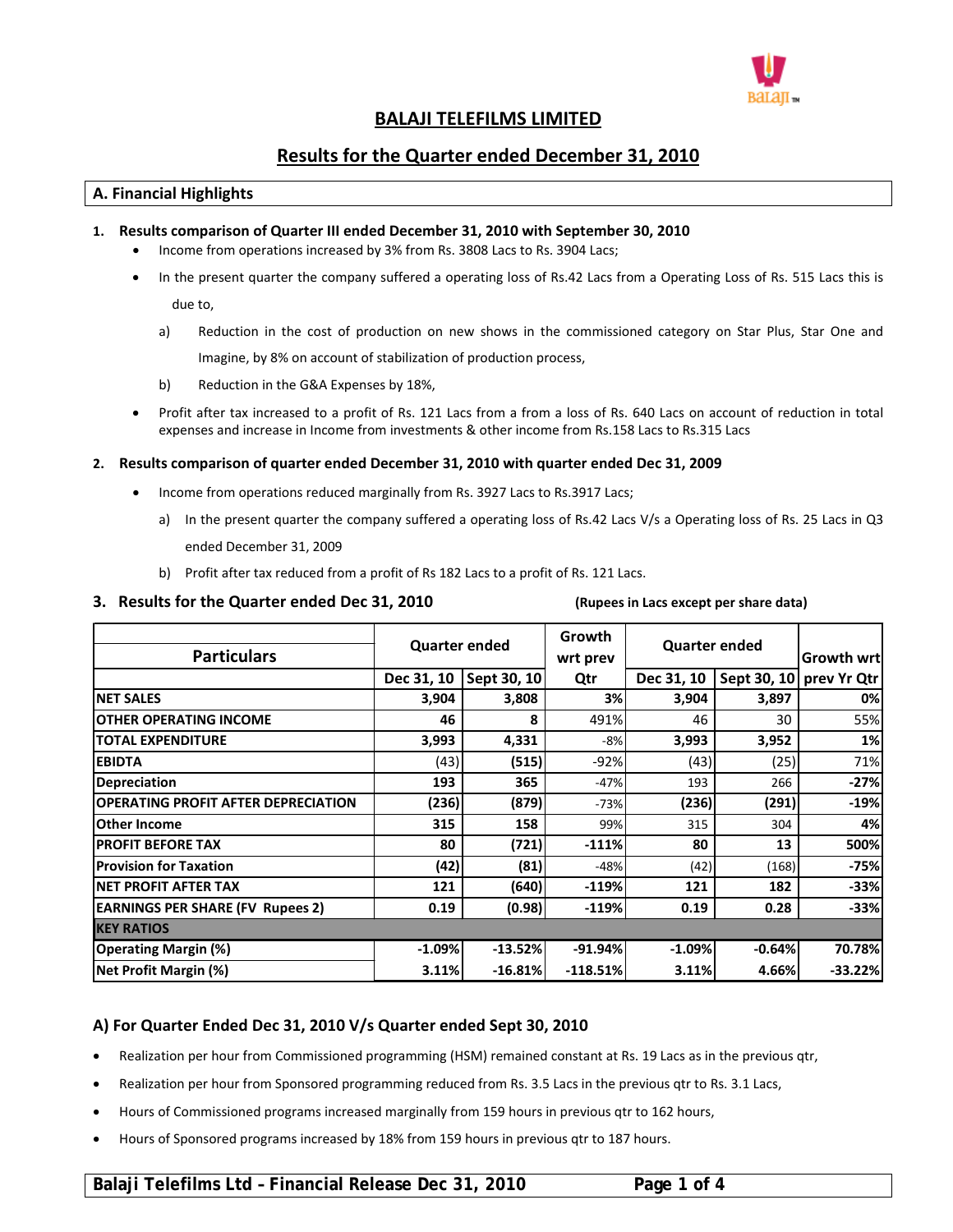

# **B) For Quarter Ended Dec 31, 2010 V/s Quarter ended Dec 31,2009**

- Realization per hour from Commissioned programming (HSM) increased by 23% from Rs. 15 Lacs in the previous year quarter to Rs. 19 Lacs;
- Realization per hour from Sponsored programming reduced from Rs. 3.35 Lacs in the previous year quarter to Rs. 3.13 Lacs;
- Hours of Commissioned programs (HSM) reduced by 25% from 217 hours in Q3 2009 to 162 hours in Q3 2010,
- Hours of Sponsored programs increased marginally from 177 hours in Q3 2009 to 187 hours in Q3 2010;

# **C) SHOW REPORT FOR THE QUARTER ENDED DECEMBER 31, 2010**

|    | 1 Hindi Speaking Market - Commissioned   |                |                   |                              |                            |                |
|----|------------------------------------------|----------------|-------------------|------------------------------|----------------------------|----------------|
|    | <b>SERIAL</b>                            | <b>CHANNEL</b> | <b>TIME</b>       | <b>DURATION</b><br>(In Mins) | <b>SCHEDULE</b>            |                |
|    | Pavitra Rishtaa                          | Zee Tv         | 9.00pm - 9.30pm   | 0:30                         | 5 times a Week             |                |
|    | Bandini                                  | Imagine        | 10.30pm - 11.00pm | 0:30                         | 5 times a Week             |                |
|    | Tere Live                                | Star Plus      | 10.00pm - 10.30pm | 0:30                         | 5 times a Week             |                |
|    | Pyaar Kii Ye Ek Kahaani                  | Star One       | 8.30pm-9.00pm     | 0:30                         | 5 times a Week             |                |
|    | Kitani Mohabbat Hai                      | Imagine TV     | 8.00pm-8.30pm     | 0:30                         | 5 times a Week             |                |
|    | 2 Marathi Speaking Market - Commissioned |                |                   |                              |                            |                |
|    | <b>SERIAL</b>                            | <b>CHANNEL</b> | <b>TIME</b>       | <b>DURATION</b><br>(In Mins) | <b>SCHEDULE</b>            |                |
|    | Maziya Priyala Prit Kalena               | Zee Marathi    | 8.00pm-8.30pm     | 0:30                         | 6 times a Week             |                |
| b) | South Market - Sponsored                 |                |                   |                              |                            |                |
|    | <b>SERIAL</b>                            | <b>CHANNEL</b> | <b>TIME</b>       | <b>DURATION</b><br>(In Mins) | <b>SCHEDULE</b>            |                |
|    | Kalyani                                  | Udaya TV       | 6.00pm-6.30pm     | 0:30                         | 5 times a Week             |                |
|    | Kasturi                                  | Sun TV         | 11.30am-12.00pm   | 0:30                         | 5 times a Week             |                |
|    | Samudram                                 | Gemini         | 6.00pm-6.30pm     | 0:30                         | 5 times a Week             |                |
|    | Kaadiruve Ninagagi ey                    | Udaya TV       | 10.00am-10.30pm   | 0:30                         | 2 times a Week             |                |
|    | Adagaka Ichhina Manasu                   | Gemini         | 10.00 pm-10.30pm  | 0:30                         | 5 times a Week             |                |
|    | Kotha Bangaram                           | Gemini         | 7.00pm-7.30pm     | 0:30                         | 5 times a Week             |                |
|    |                                          |                |                   |                              |                            |                |
| B: | <b>CHANGES DURING THE QUARTER</b>        |                |                   |                              |                            |                |
|    | <b>SERIAL</b>                            | <b>CHANNEL</b> | <b>TIME</b>       | <b>DURATION</b><br>(In Mins) | <b>SCHEDULE</b>            | <b>OFF AIR</b> |
|    | Sarva Gunna Sampanna                     | Imagine TV     | 8.00pm-8.30pm     | 0:30                         | 5 times a Week 29th Oct 10 |                |
|    | Subhankanshalu                           | Gemini         | 6.00pm-6.30pm     | 0:30                         | 5 times a Week 16th Dec 10 |                |
|    | Kaliyuga Ramayanam                       | Gemini         | 10.00 pm-10.30pm  | 0:30                         | 5 times a Week             | 6th Jan 11     |

# **D) Other Highlights**

 The Company would be hosting the Global Indian Film & TV Honours (GIFTH) – the nation's first joint film & television award event in the month of February 2011, wherein for the 1<sup>st</sup> time TV and film entertainment industry will be in sync with each other and felicitated jointly at the same forum.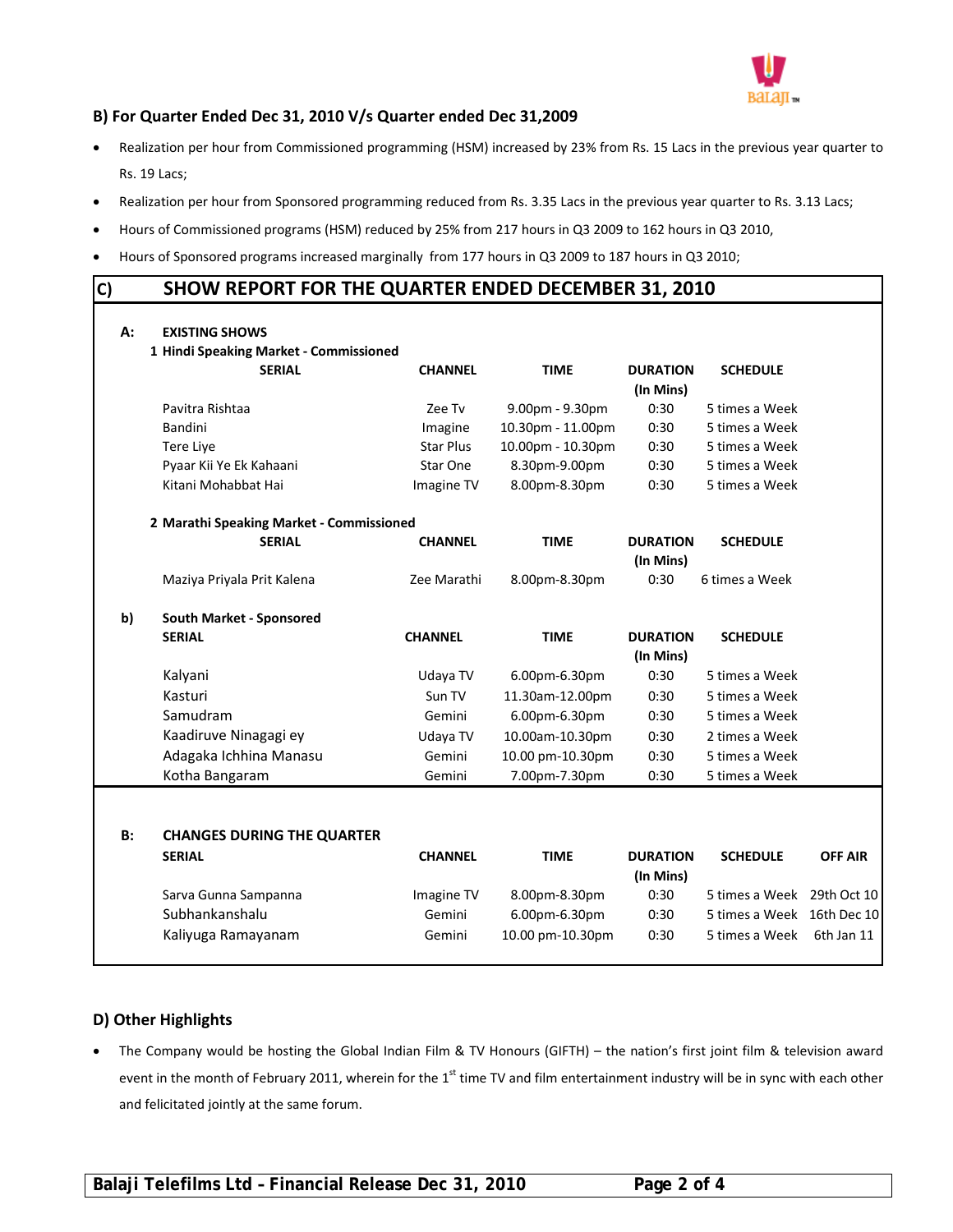

#### **Management Discussion and Analysis on Financial Results of the Company for the Quarter ended Dec 31, 2010**

#### **1. Revenues**

 $\overline{a}$ 

The Company recorded income from operations in the quarter of Rs. 3904 Lacs as compared to Rs. 3808 Lacs for the quarter ended 30th Sept, 2010. Revenue contribution from Commissioned programming (HSM) was Rs.3007 Lacs against Rs. 2980 Lacs for quarter ended September 30 2010, while that of Sponsored programming was Rs. 585 Lacs as against Rs. 562 Lacs in the same period. The share of commissioned programming in the revenues during the quarter was 84% while that of sponsored programming was 16%.

The revenue‐wise distribution between commissioned and sponsored programming during the quarter ended December 31, 2010, is as follows:

|                  | Revenue for Q Ending (Rupees in Lacs) |          |               | Percentage    |        |               |
|------------------|---------------------------------------|----------|---------------|---------------|--------|---------------|
| <b>Show Type</b> | <b>Dec-10</b>                         | $Sen-10$ | <b>Dec-09</b> | <b>Dec-10</b> | Sep-10 | <b>Dec-09</b> |
| Commissioned*    | 3,007                                 | 2,980    | 3,277         | 84%           | 84%    | 85%           |
| <b>Sponsored</b> | 585                                   | 562      | 563           | 16%           | 16%    | 15%           |
| <b>Total</b>     | 3,592                                 | 3,542    | 3.840         | 100%          | 100%   | 100%          |

*(\* Excludes Commissioned Regional Segment, Event business & Other Income )*

#### **2. Operational**

#### **A. Content for TV Channel ‐ Programming Mix**

Commissioned & Sponsored Programs

The hour‐wise programming distribution during the quarters ended Dec 31, 2010 as compared to previous year and quarter is as

follows:

|                                                  | Hours for Q Ending |          |               | Percentage    |        |               |  |
|--------------------------------------------------|--------------------|----------|---------------|---------------|--------|---------------|--|
| <b>Show Type</b>                                 | <b>Dec-10</b>      | $Sen-10$ | <b>Dec-09</b> | <b>Dec-10</b> | Sep-10 | <b>Dec-09</b> |  |
| <b>Commissioned*</b>                             | 162                | 158.5    | 217           | 46%           | 50%    | 55%           |  |
| Sponsored                                        | 187                | 159      | 177           | 54%           | 50%    | 45%           |  |
| <b>Total</b>                                     | 349                | 317.5    | 394           | 100%          | 100%   | 100%          |  |
| 1* Evaludge regional compant and Evant business) |                    |          |               |               |        |               |  |

*(\* Excludes regional segment and Event business)*

#### **3. Other Income**

The Other Income during the quarter increased from Rs. 158 Lacs in Q2 to Rs.315 Lacs in Q3 and Rs. 304 Lacs in the previous year quarter ended Dec 31,2009.

#### **4. Gross Block**

The Company's fixed assets stood at Rs. 8809 Lacs as on Dec 31, 2010, This includes investment in,

- ‐ a state‐of‐the art studios, cameras & equipments,
- ‐ land at Mira Road

#### **5. Investments**

As on Dec 31, 2010, the Company's total investments were at Rs. 21882 Lacs including Rs.3000 Lacs invested in wholly owned subsidiary – Balaji Motion Pictures Ltd. Out of the above, Rs.18882 Lacs was invested in units of mutual funds as compared to Rs. 18903 Lacs as on September 30, 2010.

#### **6. Debtors**

The Company's debtors (in days of income) are at 117 days as on Dec 31, 2010 as compared to 128 days as on Sept 30, 2010.

# **Balaji Telefilms Ltd – Financial Release Dec 31, 2010 Page 3 of 4**